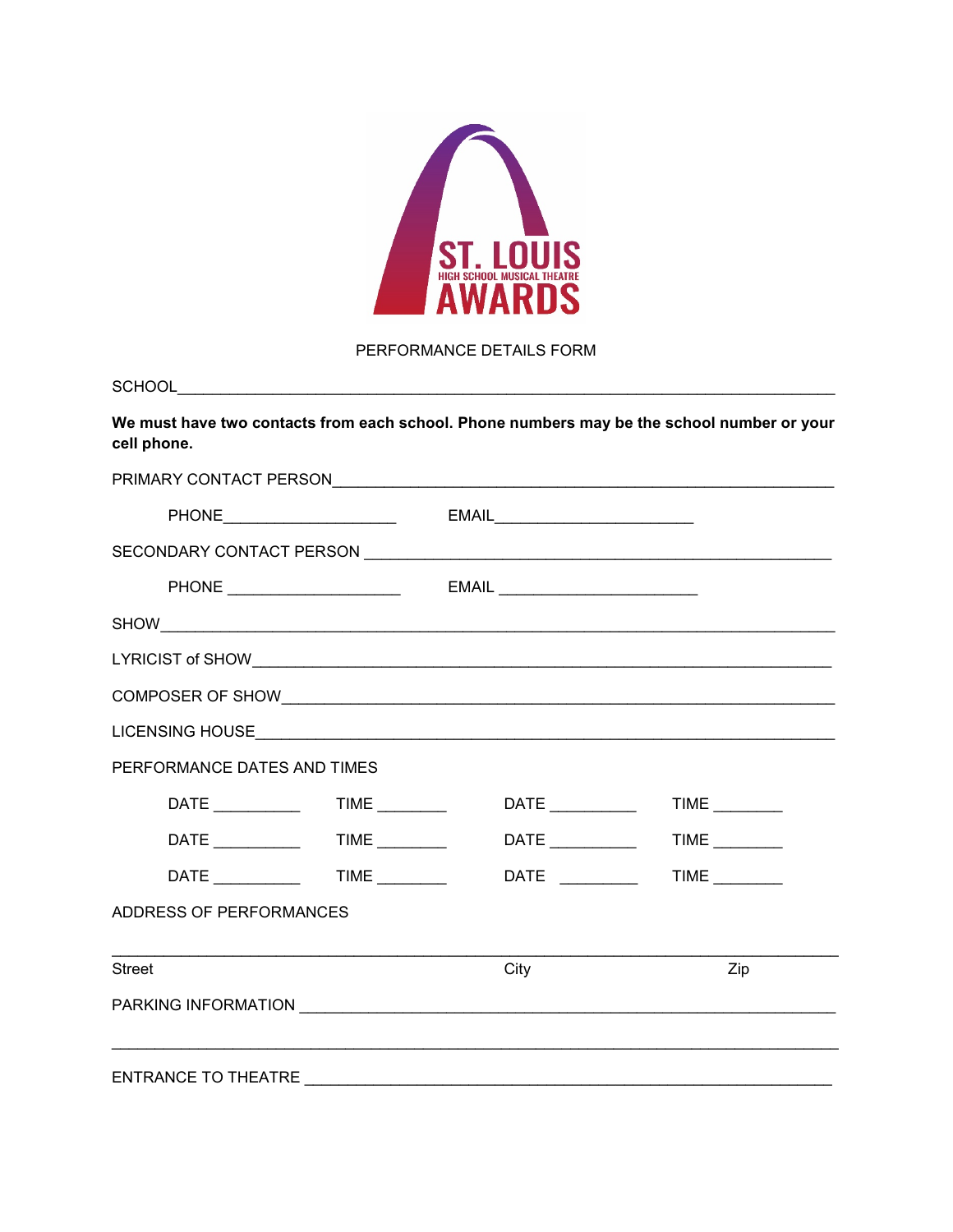|                  | IS THE SHOW DOUBLE CAST? YES                                                                                                                                  |                | <b>NO</b> |                     |                                                                                 |
|------------------|---------------------------------------------------------------------------------------------------------------------------------------------------------------|----------------|-----------|---------------------|---------------------------------------------------------------------------------|
|                  | If YES, please indicate which performance you want reviewed. All reviewers must evaluate the same<br>cast: If NO, the reviewers may come on different nights. |                |           |                     |                                                                                 |
|                  |                                                                                                                                                               |                |           |                     | FOR EACH POSITION, PLEASE PROVIDE THE NAME OF THE PERSON AND THEIR AFFILIATION. |
|                  |                                                                                                                                                               |                |           |                     |                                                                                 |
|                  | FACULTY STUDENT                                                                                                                                               |                |           | <b>GUEST ARTIST</b> |                                                                                 |
|                  |                                                                                                                                                               |                |           |                     |                                                                                 |
|                  | <b>FACULTY EXAMPLE 19</b>                                                                                                                                     | <b>STUDENT</b> |           | <b>GUEST ARTIST</b> |                                                                                 |
|                  |                                                                                                                                                               |                |           |                     |                                                                                 |
|                  | FACULTY STUDENT                                                                                                                                               |                |           | <b>GUEST ARTIST</b> |                                                                                 |
| <b>ORCHESTRA</b> |                                                                                                                                                               |                |           |                     |                                                                                 |
|                  | # OF STUDENTS FROM YOUR SCHOOL                                                                                                                                |                |           |                     |                                                                                 |
|                  | # OF FACULY/PROFESSIONALS/ OTHER                                                                                                                              |                |           |                     |                                                                                 |
|                  | WE DO NOT USE AN ORCHESTRA; WE USE PRE-RECORDED MUSIC YES                                                                                                     |                |           |                     | NO.                                                                             |
| <b>COSTUMES</b>  |                                                                                                                                                               |                |           |                     |                                                                                 |
|                  | % SHOPPED/BUILT                                                                                                                                               |                |           | $%$ RENTED          |                                                                                 |
|                  | WHO DESIGNS THE COSTUMES? FACULTY STUDENT GUEST ARTIST                                                                                                        |                |           |                     |                                                                                 |
|                  | IF COSTUMES ARE BUILT, DO STUDENTS CONTRIBUTE AT LEAST 50% TO THE<br><b>IMPLEMENTATION OF THE DESIGN?</b>                                                     |                |           | <b>YES</b>          | <b>NO</b>                                                                       |
|                  | SCENERY/PROPS                                                                                                                                                 |                |           |                     |                                                                                 |
|                  | % SHOPPED/BUILT                                                                                                                                               |                |           | % RENTED            |                                                                                 |
|                  | WHO DESIGNS THE SET?                                                                                                                                          |                |           | FACULTY STUDENT     | <b>GUEST ARTIST</b>                                                             |
|                  | IF THE SET IS BUILT, DO STUDENTS CONTRIBUTE AT LEAST 50% TO THE<br><b>IMPLEMENTATIO OF THE DESIGN?</b><br><b>NO</b>                                           |                |           |                     | <b>YES</b>                                                                      |
|                  | OTHER THAN AS PERFORMERS, HOW ARE STUDENTS IN YOUR SCHOOL INVOLVED IN THIS<br>PRODUCTION?                                                                     |                |           |                     |                                                                                 |
|                  | USHERS/HOUSE STAFF                                                                                                                                            |                |           |                     |                                                                                 |

CREW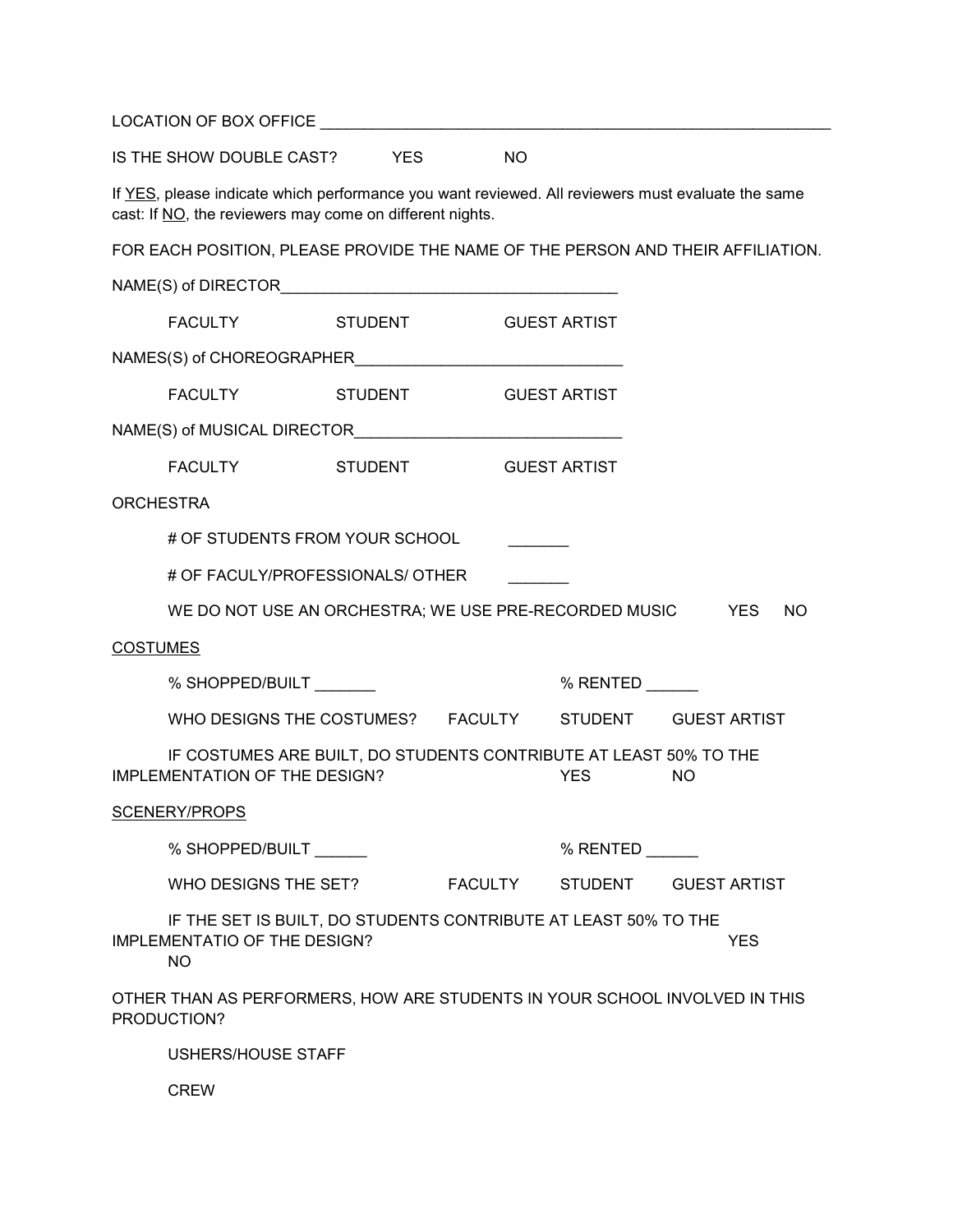STAGE MANAGEMENT

MARKETING

OTHER (PLEASE SPECIFY)

APPROXIMATE NUMBER OF STUDENTS INVOLVED IN THE MUSICAL IN ANY CAPACITY (if relevant, please include students from other schools cast in your show and younger students in your cast)

WHY DID YOU SELECT THIS SHOW?

\_\_\_\_\_\_\_\_\_\_\_

ARE THERE ANY CIRCUMSTANCES ASSOCIATED WITH YOUR PRODUCTION THAT WE SHOULD KNOW (venue limitations, etc.)?

## IS THERE ANY CROSS-CURRICULAR INTEGRATION (history/lit classes) ASSOCIATED WITH YOUR PRODUCTION?

OTHER THAN AS AUDIENCE MEMBERS, IS THE COMMUNITY INVOLVED IN ANY WAY IN YOUR PRODUCTION? (For instance: the parents help build the set or supply meals during tech; local businesses donate something; local Scouts are used as ushers or are in the production)